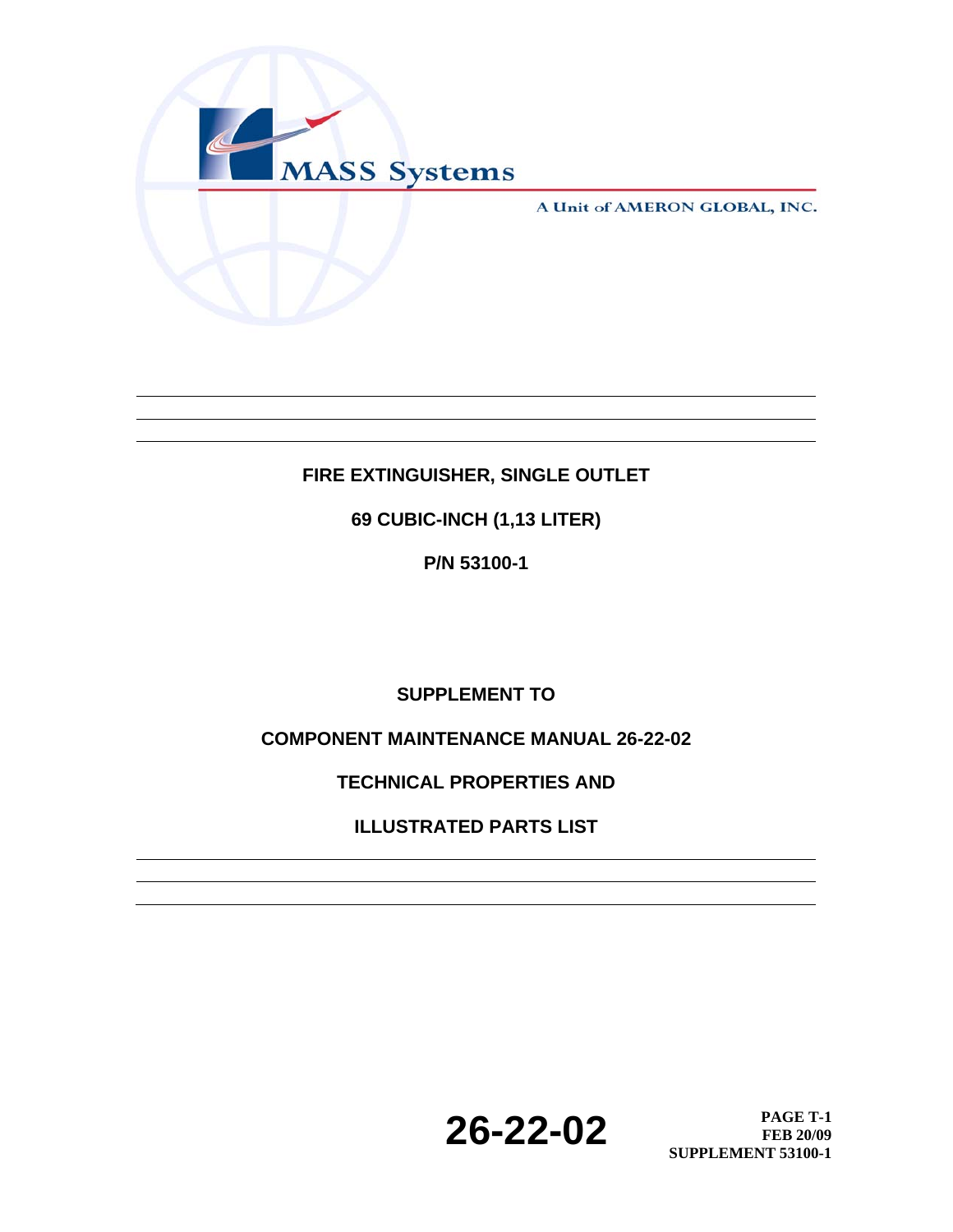

## **CONFIDENTIALITY NOTICE**

This document contains confidential and proprietary information, which is the property of MASS Systems, A Unit of Ameron Global, Inc. and shall not be copied or reproduced, in whole or in part, or the contents divulged or used for manufacture, without the specific written permission of MASS Systems, A Unit of Ameron Global, Inc. Recipient, by acceptance, use, or retention of this document, acknowledges and agrees to the foregoing and covenants to maintain the contents in confidence.

## **TECHNICAL DATA EXPORT NOTICE**

This data is exported to the requirements of the United States Government Export Administration Act of 1969, as amended, and promulgated by the export administration regulations as issued by the U. S. Department of Commerce. The data may not be reproduced and shall not, without the written permission of MASS Systems, A Unit of Ameron Global, Inc., be used for purposes of manufacture, or shall it be disclosed, re-exported, nor transmitted directly or indirectly from the importing country to any person, government, governmental entity or institution of another foreign government. It is understood and agreed that the use of this data shall be limited to the following purposes: (i) use by Support Service Contractors (except for manufacture), (ii) emergency repair or overhaul work, (iii) receiving inspection of hardware, (iv) evaluation of a bid or proposal. By acknowledgement of receipt of data containing this legend, importer agrees to comply thereto.

### **PMA PARTS NOTICE**

MASS Systems, A Unit of Ameron Global, Inc. will provide full warranty on all fire extinguishers provided the component parts used in the repair and overhaul process have formal after market FAA-PMA authority for use on the fire extinguisher application.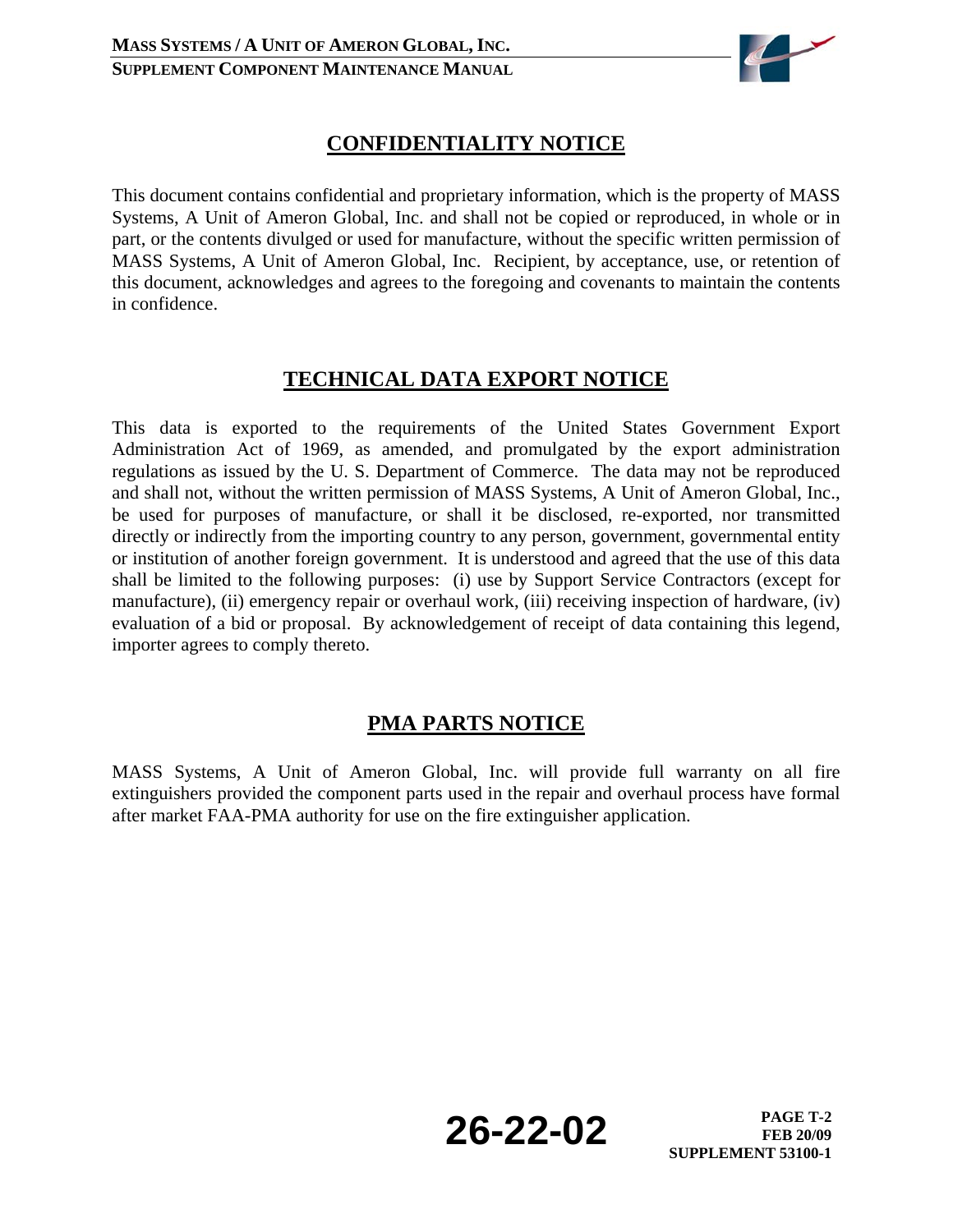

# **RECORD OF REVISIONS**

| REV.<br>NO.      | <b>ISSUE</b><br><b>DATE</b> | <b>DATE</b><br><b>FILED</b> | BY                     | REV.<br>NO. | <b>ISSUE</b><br><b>DATE</b> | <b>DATE</b><br><b>FILED</b> | $\mathbf{B}\mathbf{Y}$ |
|------------------|-----------------------------|-----------------------------|------------------------|-------------|-----------------------------|-----------------------------|------------------------|
| $\boldsymbol{0}$ | Feb 20/09                   | Feb 20/09                   | $\mathbf{M}\mathbf{M}$ |             |                             |                             |                        |
|                  |                             |                             |                        |             |                             |                             |                        |
|                  |                             |                             |                        |             |                             |                             |                        |
|                  |                             |                             |                        |             |                             |                             |                        |
|                  |                             |                             |                        |             |                             |                             |                        |
|                  |                             |                             |                        |             |                             |                             |                        |
|                  |                             |                             |                        |             |                             |                             |                        |
|                  |                             |                             |                        |             |                             |                             |                        |
|                  |                             |                             |                        |             |                             |                             |                        |
|                  |                             |                             |                        |             |                             |                             |                        |
|                  |                             |                             |                        |             |                             |                             |                        |
|                  |                             |                             |                        |             |                             |                             |                        |
|                  |                             |                             |                        |             |                             |                             |                        |
|                  |                             |                             |                        |             |                             |                             |                        |
|                  |                             |                             |                        |             |                             |                             |                        |
|                  |                             |                             |                        |             |                             |                             |                        |
|                  |                             |                             |                        |             |                             |                             |                        |
|                  |                             |                             |                        |             |                             |                             |                        |
|                  |                             |                             |                        |             |                             |                             |                        |
|                  |                             |                             |                        |             |                             |                             |                        |
|                  |                             |                             |                        |             |                             |                             |                        |
|                  |                             |                             |                        |             |                             |                             |                        |
|                  |                             |                             |                        |             |                             |                             |                        |
|                  |                             |                             |                        |             |                             |                             |                        |
|                  |                             |                             |                        |             |                             |                             |                        |
|                  |                             |                             |                        |             |                             |                             |                        |
|                  |                             |                             |                        |             |                             |                             |                        |
|                  |                             |                             |                        |             |                             |                             |                        |
|                  |                             |                             |                        |             |                             |                             |                        |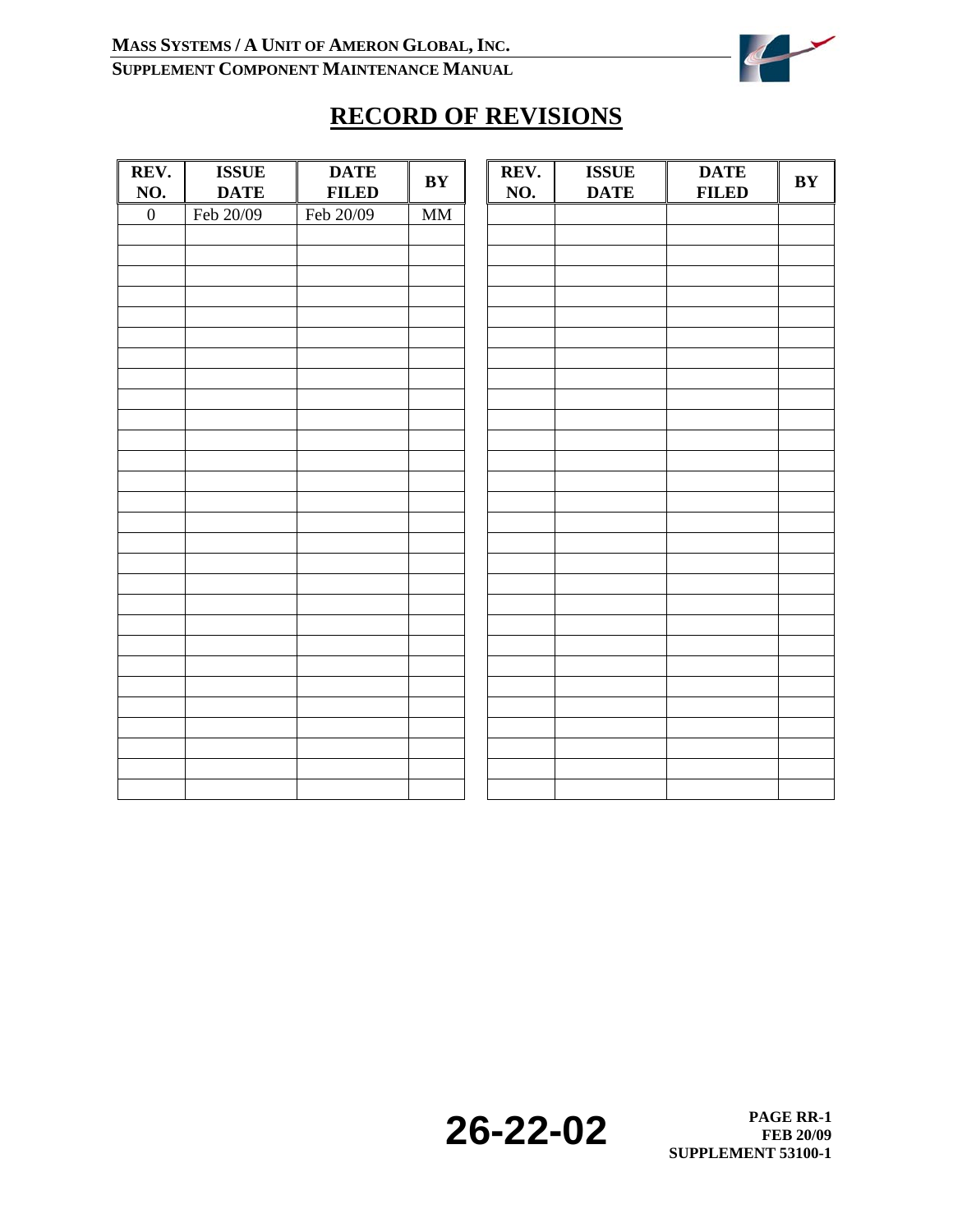

# **RECORD OF TEMPORARY REVISIONS**

| <b>REVISION</b><br><u>NO.</u> | <b>PAGE</b><br><b>NUMBER</b> | <b>ISSUE DATE</b> | BY | <b>DATE</b><br><b>REMOVED</b> | BY |
|-------------------------------|------------------------------|-------------------|----|-------------------------------|----|
|                               |                              |                   |    |                               |    |
|                               |                              |                   |    |                               |    |
|                               |                              |                   |    |                               |    |
|                               |                              |                   |    |                               |    |
|                               |                              |                   |    |                               |    |
|                               |                              |                   |    |                               |    |
|                               |                              |                   |    |                               |    |
|                               |                              |                   |    |                               |    |
|                               |                              |                   |    |                               |    |
|                               |                              |                   |    |                               |    |
|                               |                              |                   |    |                               |    |
|                               |                              |                   |    |                               |    |
|                               |                              |                   |    |                               |    |
|                               |                              |                   |    |                               |    |
|                               |                              |                   |    |                               |    |
|                               |                              |                   |    |                               |    |
|                               |                              |                   |    |                               |    |
|                               |                              |                   |    |                               |    |
|                               |                              |                   |    |                               |    |
|                               |                              |                   |    |                               |    |
|                               |                              |                   |    |                               |    |
|                               |                              |                   |    |                               |    |
|                               |                              |                   |    |                               |    |
|                               |                              |                   |    |                               |    |
|                               |                              |                   |    |                               |    |
|                               |                              |                   |    |                               |    |
|                               |                              |                   |    |                               |    |
|                               |                              |                   |    |                               |    |
|                               |                              |                   |    |                               |    |
|                               |                              |                   |    |                               |    |
|                               |                              |                   |    |                               |    |
|                               |                              |                   |    |                               |    |
|                               |                              |                   |    |                               |    |
|                               |                              |                   |    |                               |    |
|                               |                              |                   |    |                               |    |
|                               |                              |                   |    |                               |    |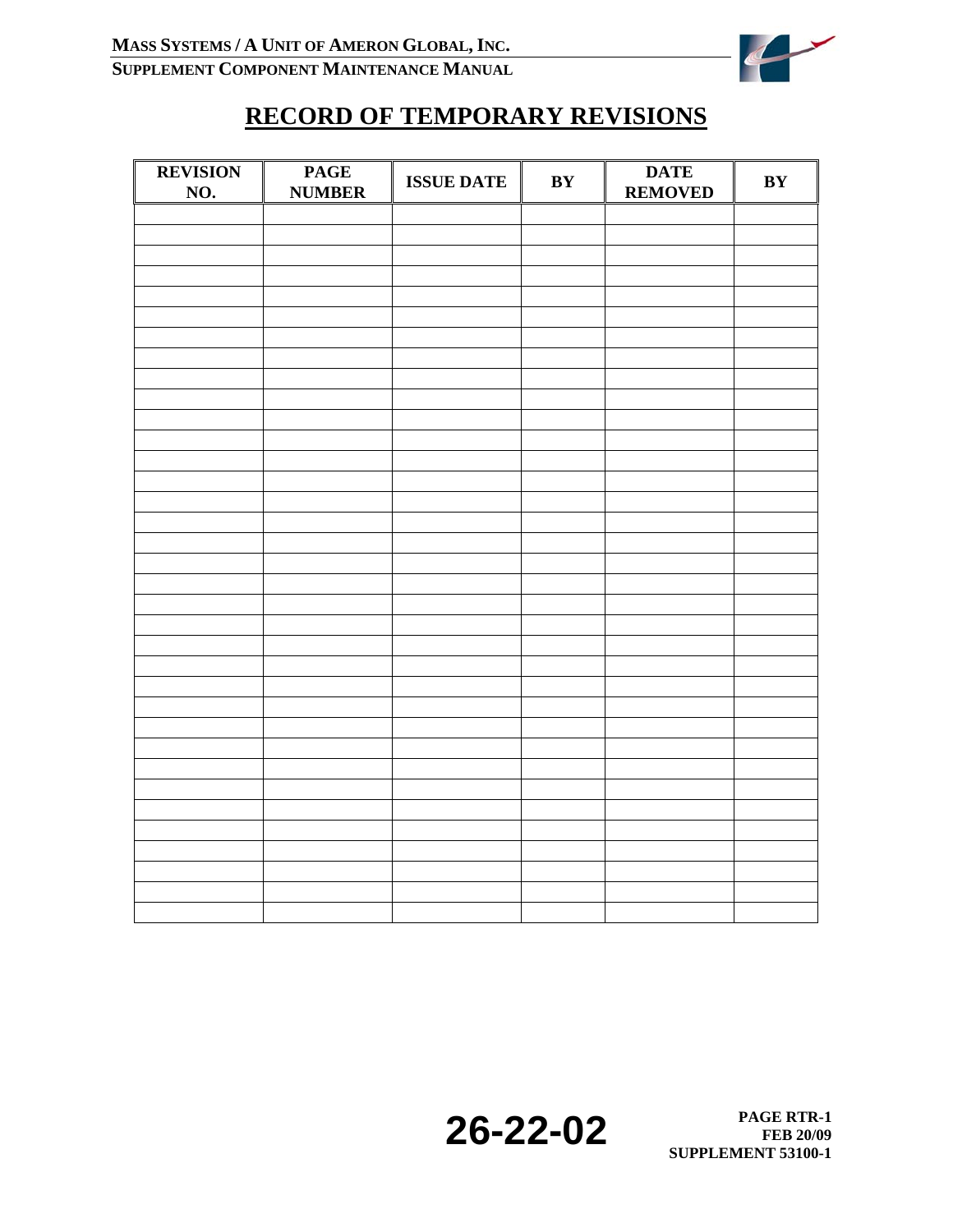

# **SERVICE BULLETIN LIST**

| <b>SERVICE BULLETIN</b> | <b>ISSUE DATE</b> | <b>DATE FILED</b> | BY |
|-------------------------|-------------------|-------------------|----|
|                         |                   |                   |    |
|                         |                   |                   |    |
|                         |                   |                   |    |
|                         |                   |                   |    |
|                         |                   |                   |    |
|                         |                   |                   |    |
|                         |                   |                   |    |
|                         |                   |                   |    |
|                         |                   |                   |    |
|                         |                   |                   |    |
|                         |                   |                   |    |
|                         |                   |                   |    |
|                         |                   |                   |    |
|                         |                   |                   |    |
|                         |                   |                   |    |
|                         |                   |                   |    |
|                         |                   |                   |    |
|                         |                   |                   |    |
|                         |                   |                   |    |
|                         |                   |                   |    |
|                         |                   |                   |    |
|                         |                   |                   |    |
|                         |                   |                   |    |
|                         |                   |                   |    |
|                         |                   |                   |    |
|                         |                   |                   |    |
|                         |                   |                   |    |
|                         |                   |                   |    |
|                         |                   |                   |    |
|                         |                   |                   |    |
|                         |                   |                   |    |
|                         |                   |                   |    |
|                         |                   |                   |    |
|                         |                   |                   |    |
|                         |                   |                   |    |
|                         |                   |                   |    |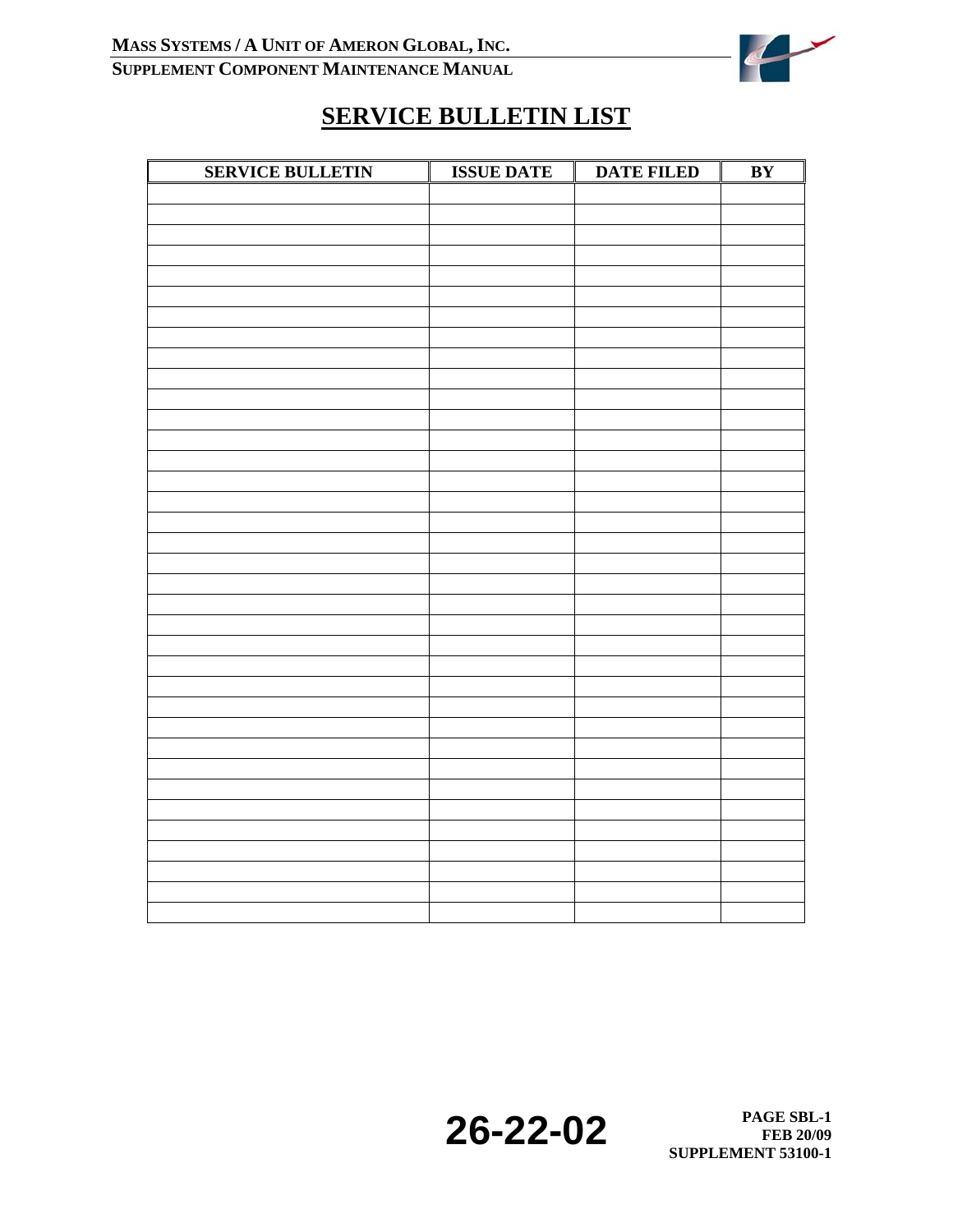

# **LIST OF EFFECTIVE PAGES**

| <b>SUBJECT</b>                         | <b>PAGE</b>    | <b>DATE</b> |
|----------------------------------------|----------------|-------------|
|                                        |                |             |
| <b>Title Page</b>                      | $T-1$          | Feb 20/09   |
| <b>Notices</b>                         | $T-2$          | Feb 20/09   |
| <b>Record of Revisions</b>             | $RR-1$         | Feb 20/09   |
| Record of Temporary Revisions          | $RTR-1$        | Feb 20/09   |
| Service Bulletin List                  | $SBL-1$        | Feb 20/09   |
| List of Effective Pages                | $LEP-1$        | Feb 20/09   |
| <b>Technical Properties</b>            | 1              | Feb 20/09   |
|                                        | $\overline{2}$ | Feb 20/09   |
|                                        |                |             |
| Assembly (Including Storage)           | 701            | Feb 20/09   |
|                                        | 702            | Feb 20/09   |
| Special Tools, Fixtures, and Equipment | 901            | Feb 20/09   |
| <b>Illustrated Parts List</b>          | 1001           | Feb 20/09   |
|                                        | 1002           | Feb 20/09   |

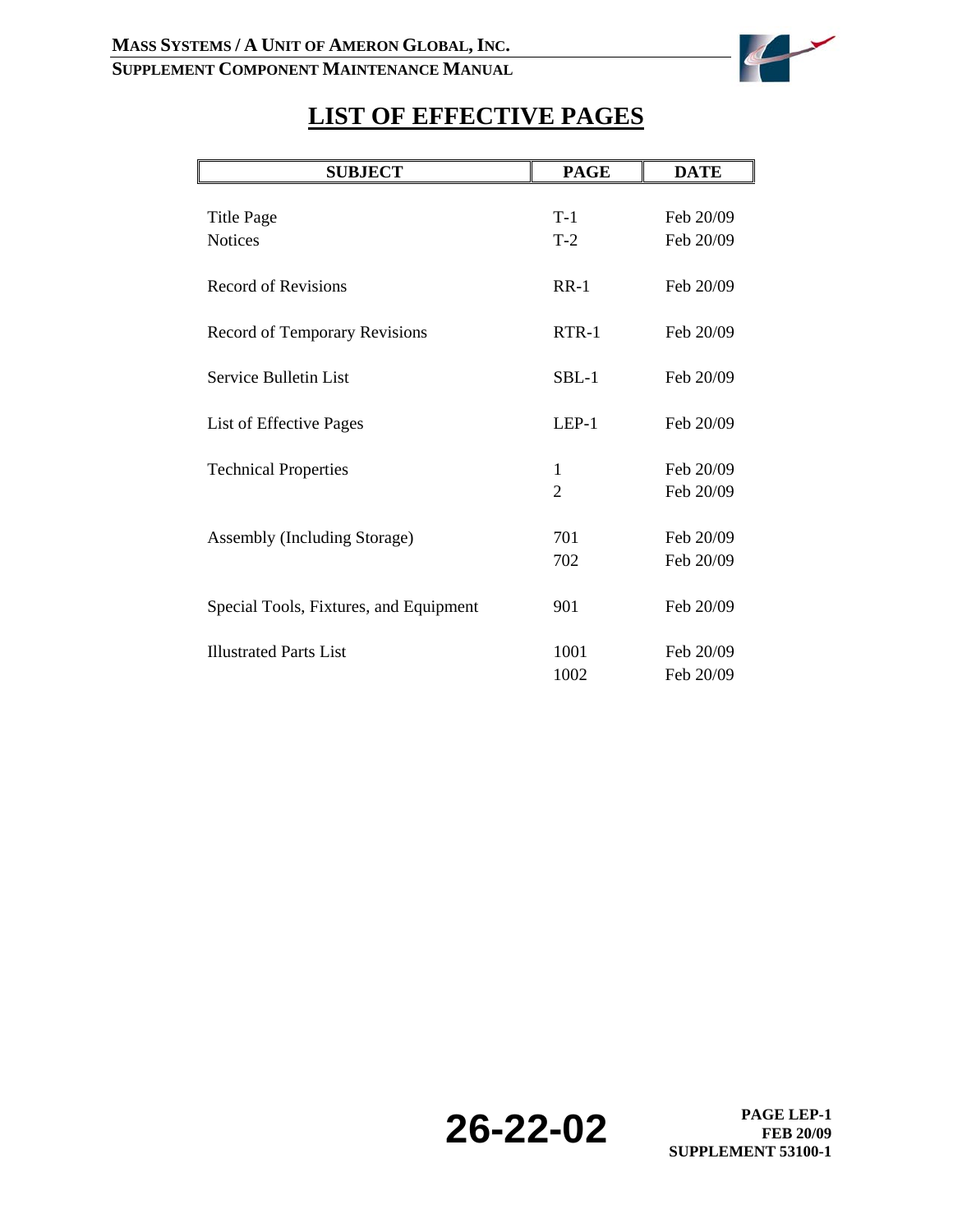### **MASS SYSTEMS / A UNIT OF AMERON GLOBAL, INC.**

### **SUPPLEMENT COMPONENT MAINTENANCE MANUAL**



# **TECHNICAL PROPERTIES**

| <b>Table 1</b>                                                                                                                                                                                 |                                                                                                                                                                                               |  |  |  |  |  |
|------------------------------------------------------------------------------------------------------------------------------------------------------------------------------------------------|-----------------------------------------------------------------------------------------------------------------------------------------------------------------------------------------------|--|--|--|--|--|
| <b>PROPERTY</b>                                                                                                                                                                                | <b>SPECIFICATION</b>                                                                                                                                                                          |  |  |  |  |  |
| Description                                                                                                                                                                                    |                                                                                                                                                                                               |  |  |  |  |  |
| Part Number                                                                                                                                                                                    | 53100-1                                                                                                                                                                                       |  |  |  |  |  |
| <b>Customer Part Number</b>                                                                                                                                                                    | 609-325-711-101                                                                                                                                                                               |  |  |  |  |  |
| Nomenclature                                                                                                                                                                                   | Fire Extinguisher, Single Outlet                                                                                                                                                              |  |  |  |  |  |
| Complies With                                                                                                                                                                                  | MIL-C-22284 and DOT-SP 10440-1000                                                                                                                                                             |  |  |  |  |  |
| <b>Functional Properties</b>                                                                                                                                                                   |                                                                                                                                                                                               |  |  |  |  |  |
| <b>Internal Volume</b>                                                                                                                                                                         | 69 cubic inches (1,13 liter)                                                                                                                                                                  |  |  |  |  |  |
| <b>Extinguishing Agent</b>                                                                                                                                                                     | Bromotrifluoromethane (CBrF <sub>3</sub> ) Halon 1301                                                                                                                                         |  |  |  |  |  |
| <b>Pressurizing Gas</b>                                                                                                                                                                        | Nitrogen $(N_2)$                                                                                                                                                                              |  |  |  |  |  |
| Pressure Data At 70°F (21°C)                                                                                                                                                                   |                                                                                                                                                                                               |  |  |  |  |  |
| <b>Charge Pressure</b>                                                                                                                                                                         | 600 to 625 psig (4137 to 4309 kPag)                                                                                                                                                           |  |  |  |  |  |
| Hydrostatic Test Pressure *                                                                                                                                                                    | 2000 psig (13790 kPag)                                                                                                                                                                        |  |  |  |  |  |
| <b>Burst Pressure</b>                                                                                                                                                                          | 3000 psig (20685 kPag) minimum                                                                                                                                                                |  |  |  |  |  |
| Leakage Rate                                                                                                                                                                                   | $1.0 \times 10^{-6}$ scc/second maximum                                                                                                                                                       |  |  |  |  |  |
| <b>Safety Relief</b>                                                                                                                                                                           | 1580 to 1950 psig (10894 to 13445 kPag)                                                                                                                                                       |  |  |  |  |  |
| <b>Ambient Temperature Range</b>                                                                                                                                                               | -65°F to +160°F (-54°C to +71°C)                                                                                                                                                              |  |  |  |  |  |
| Weight Data                                                                                                                                                                                    |                                                                                                                                                                                               |  |  |  |  |  |
| Empty Fire Extinguisher **                                                                                                                                                                     | 2.69 pounds $(1,22 \text{ kg})$ maximum                                                                                                                                                       |  |  |  |  |  |
| Extinguishing Agent (full charge)                                                                                                                                                              | 2.70 to 2.80 pounds (1,22 to 1,27 kg)                                                                                                                                                         |  |  |  |  |  |
| Nitrogen Charge                                                                                                                                                                                | $0.07$ pound $(0.03 \text{ kg})$                                                                                                                                                              |  |  |  |  |  |
| Charged Fire Extinguisher **                                                                                                                                                                   | 5.56 pounds (2,52 kg) maximum                                                                                                                                                                 |  |  |  |  |  |
| Allowable weight deviation - actual weight<br>versus weight marked on identification plate                                                                                                     | Minus $0.10$ pound $(0.05 \text{ kg})$                                                                                                                                                        |  |  |  |  |  |
| The fire extinguisher hydrostatic test interval is every 5 years. If 5 years have not elapsed,<br>$\ast$                                                                                       |                                                                                                                                                                                               |  |  |  |  |  |
| hydrostatic test can be waived Per CFR Title 49, section 180.205.                                                                                                                              |                                                                                                                                                                                               |  |  |  |  |  |
| For the aircraft with passenger seating configurations of Nine-Seats or Less the CFR Title 49,<br>section 180.205 applies, per FAA Order 8300-10 (Amended 9-4-02), paragraphs 3.A., B., and C. |                                                                                                                                                                                               |  |  |  |  |  |
|                                                                                                                                                                                                | For the aircraft with passenger seating configurations of Ten-Seats or More the CFR Title 49,<br>section 180.205 applies, per FAA Order 8300-10 (Amended 9-4-02), paragraphs 3.A., B., and D. |  |  |  |  |  |

\*\* Weight includes the discharge outlet valve (Item 20). Weight does not include the cartridge (Item 5).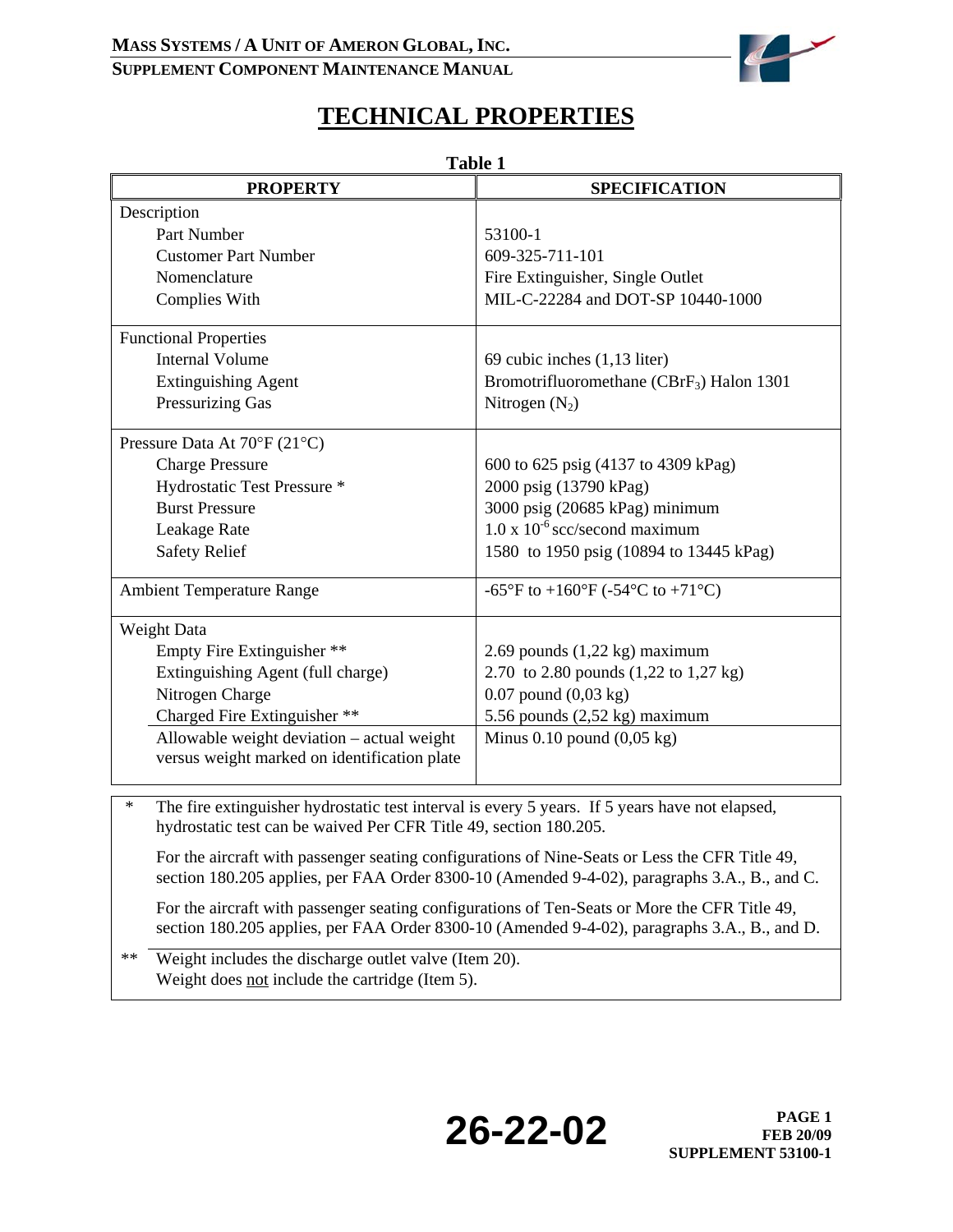

| <b>PROPERTY</b>                                | <b>SPECIFICATION</b>                                                    |
|------------------------------------------------|-------------------------------------------------------------------------|
| Cartridge Data, Single Bridgewire              |                                                                         |
| Voltage                                        | 16 to 30 VDC                                                            |
| Current Rating - All-Fire                      | 3.5 amps minimum for 50 milliseconds                                    |
| No-Fire                                        | 1.0 amps or 1.0 watt for 5 minutes                                      |
| <b>Test Current</b>                            | 20 milliamps maximum continuous                                         |
| <b>Bridgewire Resistance</b>                   | 0.9 to 1.1 Ohm                                                          |
| <b>Electrical Connector Mates With</b>         | D38999/26WA98SN                                                         |
| Maximum Life (from manufacture date)           | 15 years Total (12-years max. service)                                  |
| Classification                                 | 1.4s, UN0323                                                            |
| Torque                                         | 90 to 100 inch-pounds $(10,2 \text{ to } 11,3 \text{ N}\cdot\text{m})$  |
| Lockwire Size                                  | $0.032$ inch $(0, 81$ mm)                                               |
|                                                |                                                                         |
| <b>Temperature Compensated Pressure Switch</b> |                                                                         |
| Data At $70^{\circ}$ F (21°C)                  |                                                                         |
| <b>Voltage Rating</b>                          | 28 VDC nominal                                                          |
| <b>Current Rating</b>                          | 0.5 amps nominal                                                        |
| <b>Actuates Closed - Decreasing Pressure</b>   | Below 460 psig (3172 kPag)                                              |
| <b>Connector Pins</b>                          | Open between Pins 2 and 3 with pressure                                 |
| Press-To-Test                                  | Closes between Pins 2 and 3                                             |
| <b>Electrical Connector</b>                    | D38999/20WA35PN                                                         |
| <b>Electrical Connector Mates With</b>         | D38999/26WA35SN                                                         |
| Orientation to Horizontal Centerline           | $30 \pm 2$ degrees                                                      |
|                                                |                                                                         |
| <b>Outlet Disc Data</b>                        |                                                                         |
| Burst Pressure Data at 70°F (21°C)             | 1580 to 1950 psig (10894 to 13445 kPag)                                 |
|                                                |                                                                         |
| <b>Filler Valve Data</b>                       |                                                                         |
| <b>Thread Size</b>                             | 0.500-20 UNF-2A                                                         |
| Torque                                         | 110 to 130 inch-pounds $(12,4 \text{ to } 14,7 \text{ N}\cdot\text{m})$ |
| Lockwire Size                                  | $0.032$ inch $(0, 81$ mm)                                               |
|                                                |                                                                         |
| <b>Outlet Fitting Data</b>                     |                                                                         |
| <b>Thread Size</b>                             | AS4396S08 (0.750-16 UNJF-3A)                                            |
| Torque                                         | 25 to 30 foot-pounds (33,9 to 40,7 N·m)                                 |
| Lockwire Size                                  | $0.032$ inch $(0, 81$ mm)                                               |
|                                                |                                                                         |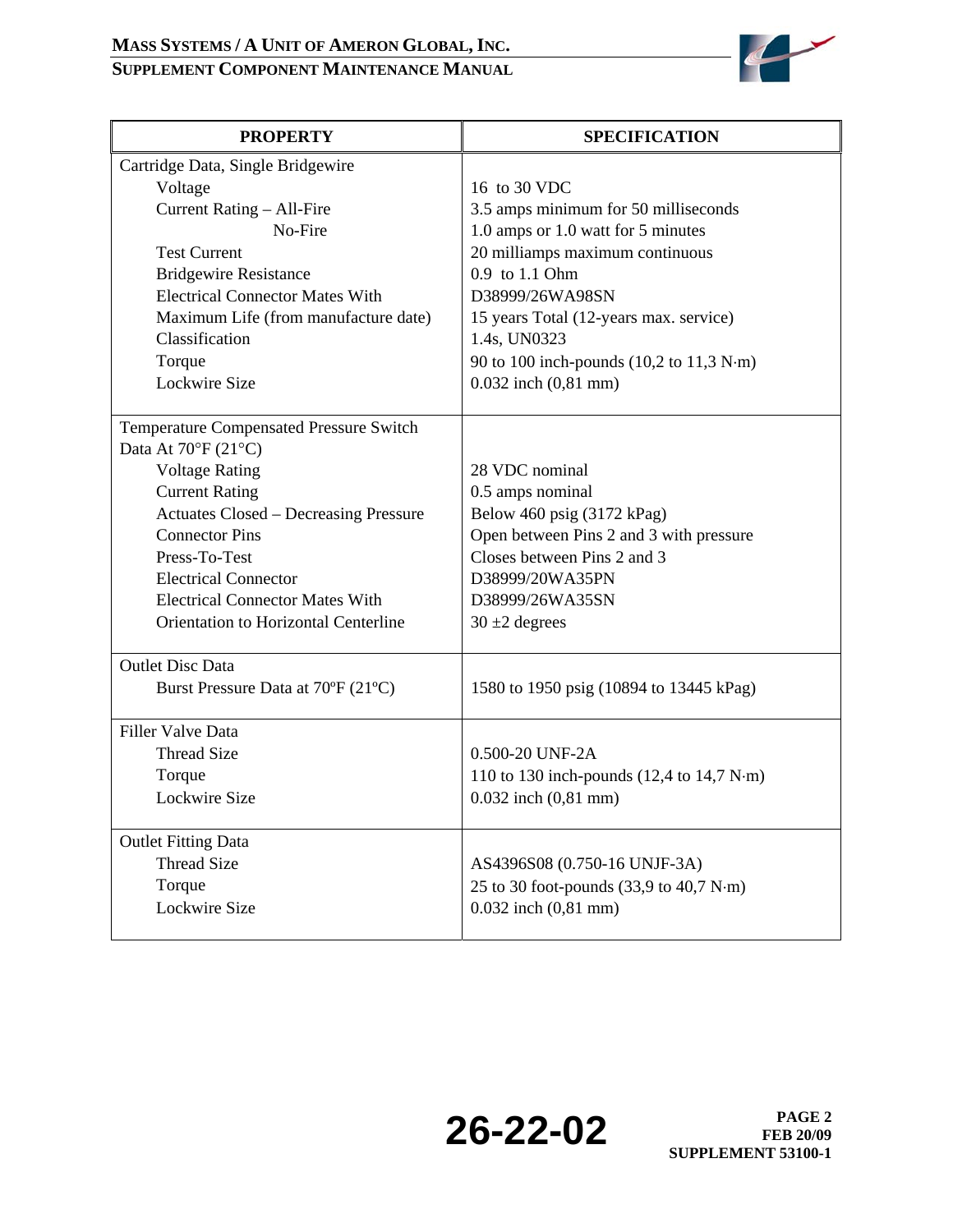

## **ASSEMBLY (INCLUDING STORAGE)**

The Nitrogen gas charge pressure for the actual temperature of the fire extinguisher is listed in Table 701 and Table 702.

| <b>TEMP</b>  | <b>PRESSURE - PSIG</b> |            | <b>TEMP</b>  |            | <b>PRESSURE PSIG</b> |
|--------------|------------------------|------------|--------------|------------|----------------------|
| $\mathbf{P}$ | <b>MIN</b>             | <b>MAX</b> | $\mathbf{P}$ | <b>MIN</b> | <b>MAX</b>           |
| 60           | 563                    | 588        | 80           | 639        | 664                  |
| 61           | 567                    | 592        | 81           | 644        | 669                  |
| 62           | 571                    | 596        | 82           | 648        | 673                  |
| 63           | 574                    | 599        | 83           | 652        | 677                  |
| 64           | 578                    | 603        | 84           | 656        | 681                  |
| 65           | 581                    | 606        | 85           | 660        | 685                  |
| 66           | 585                    | 610        | 86           | 665        | 690                  |
| 67           | 589                    | 614        | 87           | 669        | 694                  |
| 68           | 593                    | 618        | 88           | 673        | 698                  |
| 69           | 596                    | 621        | 89           | 678        | 703                  |
| 70           | 600                    | 625        | 90           | 682        | 707                  |
| 71           | 604                    | 629        | 91           | 686        | 711                  |
| 72           | 608                    | 633        | 92           | 691        | 716                  |
| 73           | 612                    | 637        | 93           | 695        | 720                  |
| 74           | 615                    | 640        | 94           | 700        | 725                  |
| 75           | 619                    | 644        | 95           | 705        | 730                  |
| 76           | 623                    | 648        | 96           | 709        | 734                  |
| 77           | 627                    | 652        | 97           | 714        | 739                  |
| 78           | 631                    | 656        | 98           | 719        | 744                  |
| 79           | 635                    | 660        | 99           | 723        | 748                  |
|              |                        |            | 100          | 728        | 753                  |

#### **Temperature versus Charge Pressure - PSIG Table 701**

**26-22-02 PAGE 701**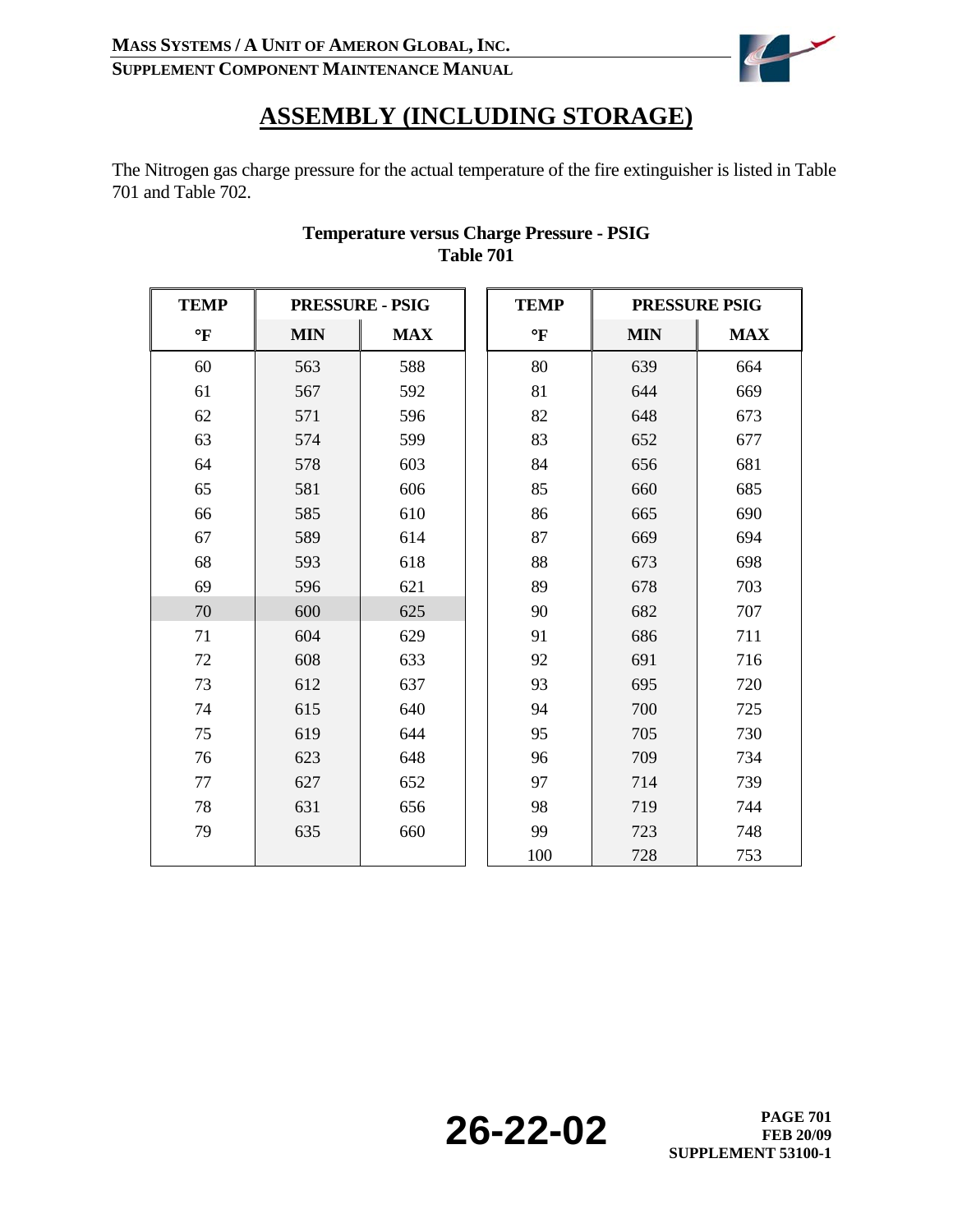

| <b>TEMP</b>     |            | <b>PRESSURE - KPAG</b> |  | <b>TEMP</b>     |            | <b>PRESSURE KPAG</b> |  |
|-----------------|------------|------------------------|--|-----------------|------------|----------------------|--|
| $\rm ^{\circ}C$ | <b>MIN</b> | <b>MAX</b>             |  | $\rm ^{\circ}C$ | <b>MIN</b> | <b>MAX</b>           |  |
| 15,6            | 3882       | 4054                   |  | 26,7            | 4406       | 4578                 |  |
| 16,1            | 3909       | 4082                   |  | 27,2            | 4440       | 4613                 |  |
| 16,7            | 3937       | 4109                   |  | 27,8            | 4468       | 4640                 |  |
| 17,2            | 3958       | 4130                   |  | 28,3            | 4495       | 4668                 |  |
| 17,8            | 3985       | 4158                   |  | 28,9            | 4523       | 4695                 |  |
| 18,3            | 4006       | 4178                   |  | 29,4            | 4551       | 4723                 |  |
| 18,9            | 4033       | 4206                   |  | 30,0            | 4585       | 4757                 |  |
| 19,4            | 4061       | 4233                   |  | 30,6            | 4613       | 4785                 |  |
| 20,0            | 4089       | 4261                   |  | 31,1            | 4640       | 4813                 |  |
| 20,6            | 4109       | 4282                   |  | 31,7            | 4675       | 4847                 |  |
| 21,1            | 4137       | 4309                   |  | 32,2            | 4702       | 4875                 |  |
| 21,7            | 4164       | 4337                   |  | 32,8            | 4730       | 4902                 |  |
| 22,2            | 4192       | 4364                   |  | 33,3            | 4764       | 4937                 |  |
| 22,8            | 4220       | 4392                   |  | 33,9            | 4792       | 4964                 |  |
| 23,3            | 4240       | 4413                   |  | 34,4            | 4826       | 4999                 |  |
| 23,9            | 4268       | 4440                   |  | 35,0            | 4861       | 5033                 |  |
| 24,4            | 4295       | 4468                   |  | 35,6            | 4888       | 5061                 |  |
| 25,0            | 4323       | 4495                   |  | 36,1            | 4923       | 5095                 |  |
| 25,6            | 4351       | 4523                   |  | 36,7            | 4957       | 5130                 |  |
| 26,1            | 4378       | 4551                   |  | 37,2            | 4985       | 5157                 |  |
|                 |            |                        |  | 37,8            | 5019       | 5192                 |  |

#### **Temperature versus Charge Pressure - KPAG Table 702**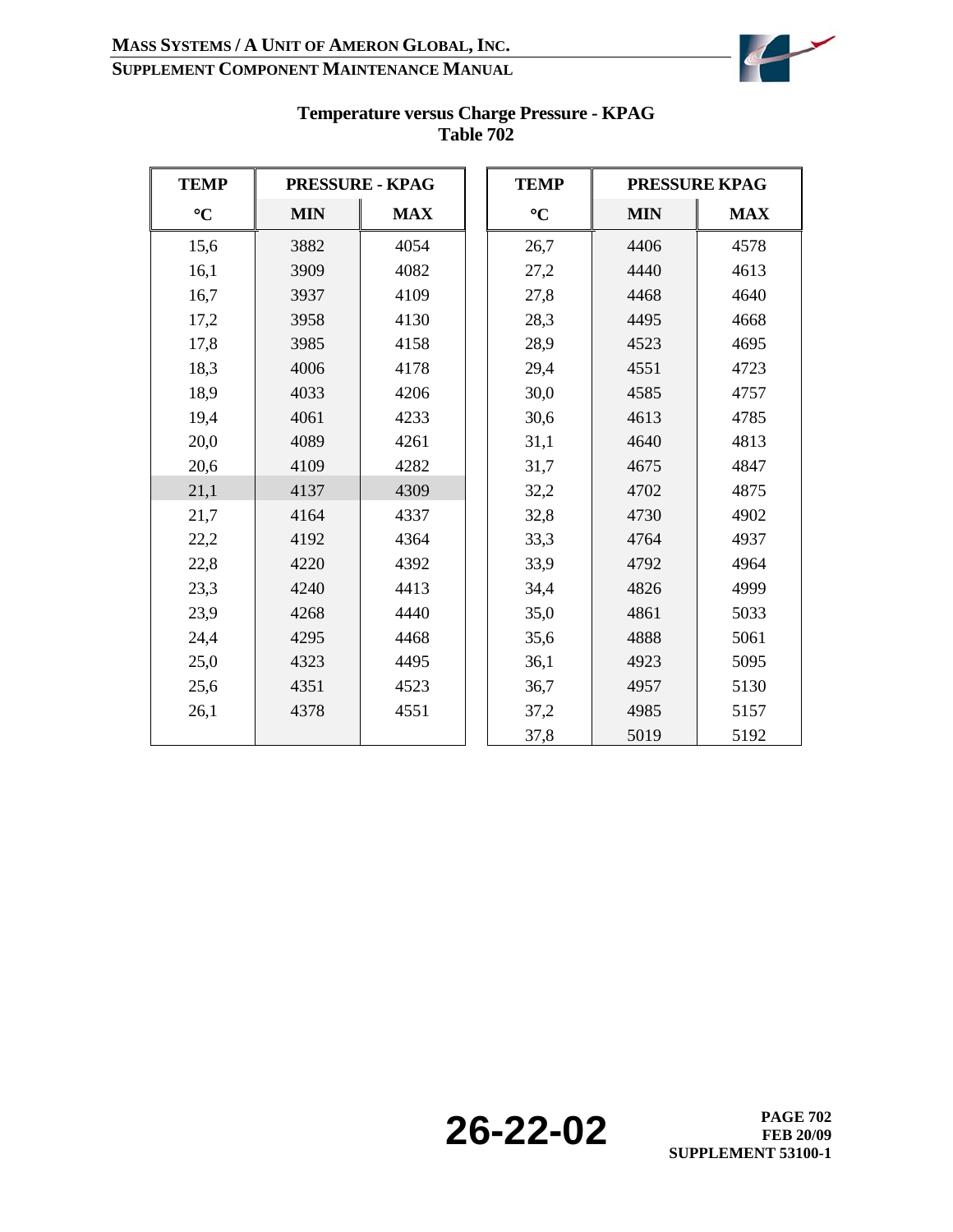

# **SPECIAL TOOLS, FIXTURES, AND EQUIPMENT**

Special tools, fixtures, and test equipment required for maintenance of the fire extinguisher are listed in Table 901. Equivalent items may be substituted.

| <b>NOMENCLATURE</b>                   | <b>PART OR</b><br><b>SPECIFICATION</b><br><b>NUMBER</b> | <b>SOURCE (CAGE)</b>                                   |
|---------------------------------------|---------------------------------------------------------|--------------------------------------------------------|
| Cap, Hydrostatic Test, Discharge Boss | 91021                                                   | MASS Systems, A Unit of                                |
| Cradle, Fire Extinguisher             | 91033-60                                                | Ameron Global, Inc. (0FRR4)                            |
| <b>Outlet Safety Cap</b>              | 27319-1                                                 |                                                        |
| Resurfacing Tool, Discharge Boss      | $91044 - 1, -2$                                         |                                                        |
| <b>Charging Fixture</b>               | 23540-1                                                 |                                                        |
| Discharge Tool                        | 91097-1                                                 |                                                        |
| Resurfacing Tool, Discharge Boss      | $91044 - 1, -2$                                         |                                                        |
| Safety Chamber, Cartridge             | 91035-2                                                 |                                                        |
| <b>TCPS</b> Test Box                  | 91900-1                                                 |                                                        |
| <b>Welding Fixture</b>                | 91100-1                                                 | MASS Systems, A Unit of<br>Ameron Global, Inc. (0FRR4) |

### **Special Tools, Fixtures, and Equipment Table 901**

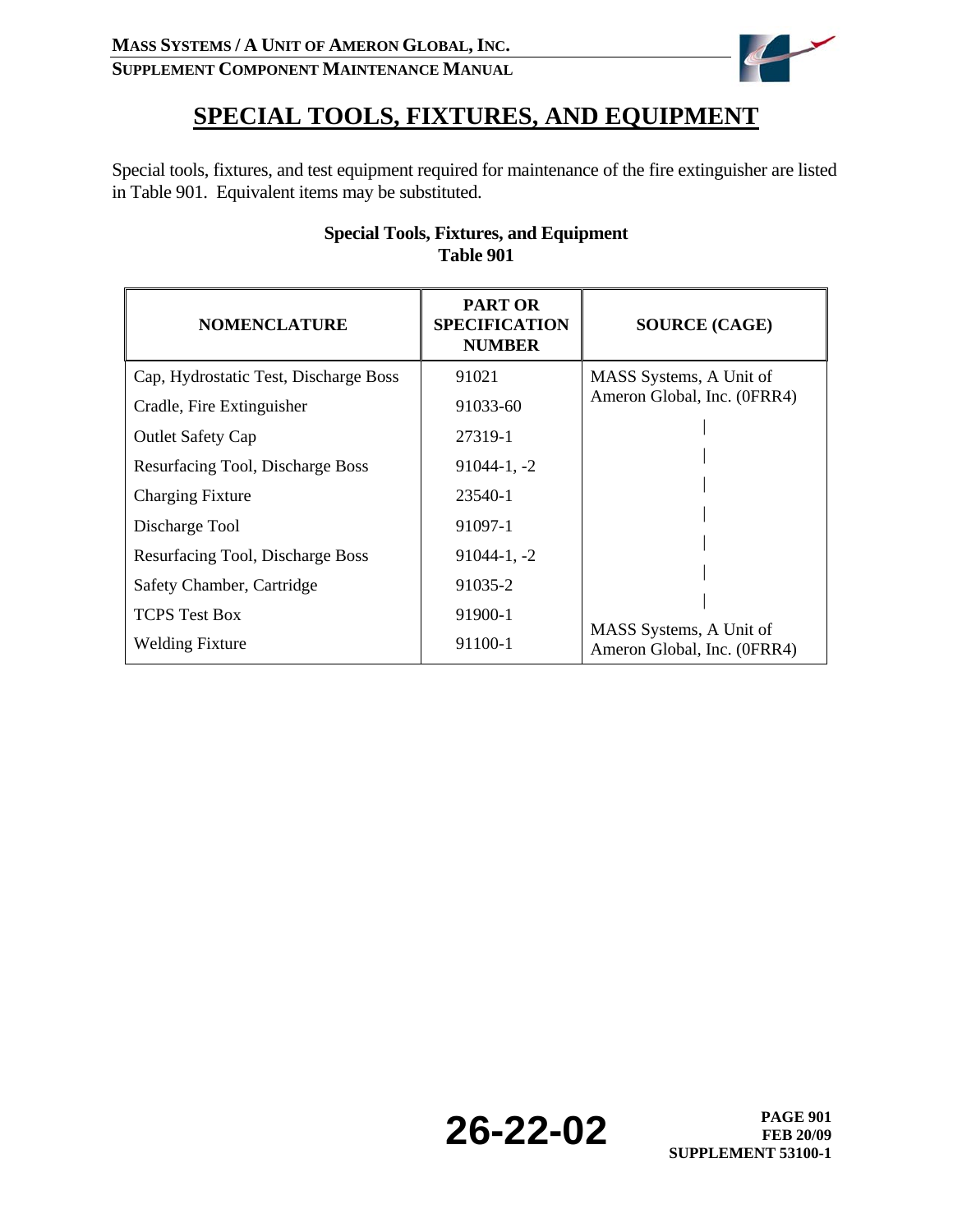

# **ILLUSTRATED PARTS LIST**



**Fire Extinguisher Exploded View IPL Figure 1001**